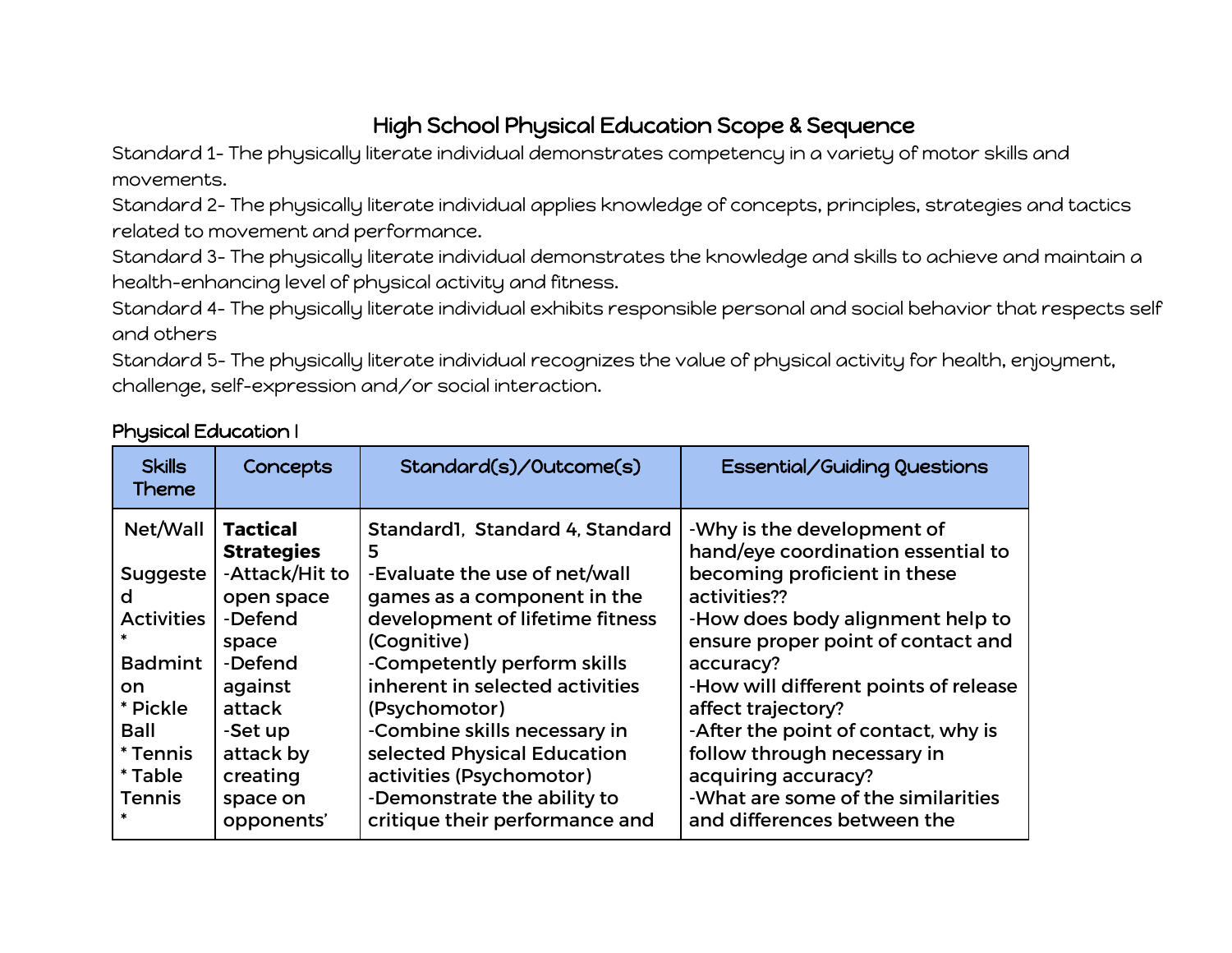| Volleybal<br>* CCPS<br><b>Fitness</b><br>Assessm<br>ent                            | side<br>-Win the<br>point<br>Communicati<br>on between<br>players<br>-Restart play | make adjustments accordingly<br>(Cognitive)<br>-Demonstrate increased self-<br>responsibility identifying<br>personal goals and<br>sportsmanship (Affective)<br>-Categorize activities and<br>exercises according to potential<br>health and fitness benefits<br>(Cognitive)<br>-Demonstrate proficiency when<br>performing the Net/Wall game<br>activities (Psychomotor)<br>-Apply the rules, strategies and<br>techniques when participating<br>in the various Net/Wall game<br>activities (Psychomotor)<br>-Demonstrate understanding of<br>cognitive concepts through<br>written evaluation (Cognitive) | various Net/Wall game activities?<br>-Compare and contrast the<br>differences between strategies in<br>various Net/Wall game activities<br>-How could Net/Wall games fit your<br>life time fitness plan? |
|------------------------------------------------------------------------------------|------------------------------------------------------------------------------------|-------------------------------------------------------------------------------------------------------------------------------------------------------------------------------------------------------------------------------------------------------------------------------------------------------------------------------------------------------------------------------------------------------------------------------------------------------------------------------------------------------------------------------------------------------------------------------------------------------------|----------------------------------------------------------------------------------------------------------------------------------------------------------------------------------------------------------|
| <b>Target</b>                                                                      | <b>Tactical</b><br><b>Strategies</b>                                               | Standard 1, Standard 4, Standard<br>5                                                                                                                                                                                                                                                                                                                                                                                                                                                                                                                                                                       | -Why is the development of<br>hand/eye coordination essential to                                                                                                                                         |
| <b>Suggeste</b><br>d<br><b>Activities</b><br>* Archery<br><b>Bowling</b><br>* Golf | -Aim and<br>release<br>projectile<br>a. Intende<br>d<br>directio<br>n              | -Evaluate the use of target<br>games as a component in the<br>development of lifetime fitness<br>(Cognitive)<br>-Competently perform skills<br>inherent in selected activities<br>(Psychomotor)                                                                                                                                                                                                                                                                                                                                                                                                             | becoming proficient in these<br>activities?<br>-How does body alignment help to<br>ensure proper point of contact and<br>accuracy?<br>-How will different points of release<br>affect trajectory?        |
|                                                                                    | b. Intende                                                                         | -Combine skills necessary in                                                                                                                                                                                                                                                                                                                                                                                                                                                                                                                                                                                | -After the point of contact, why is                                                                                                                                                                      |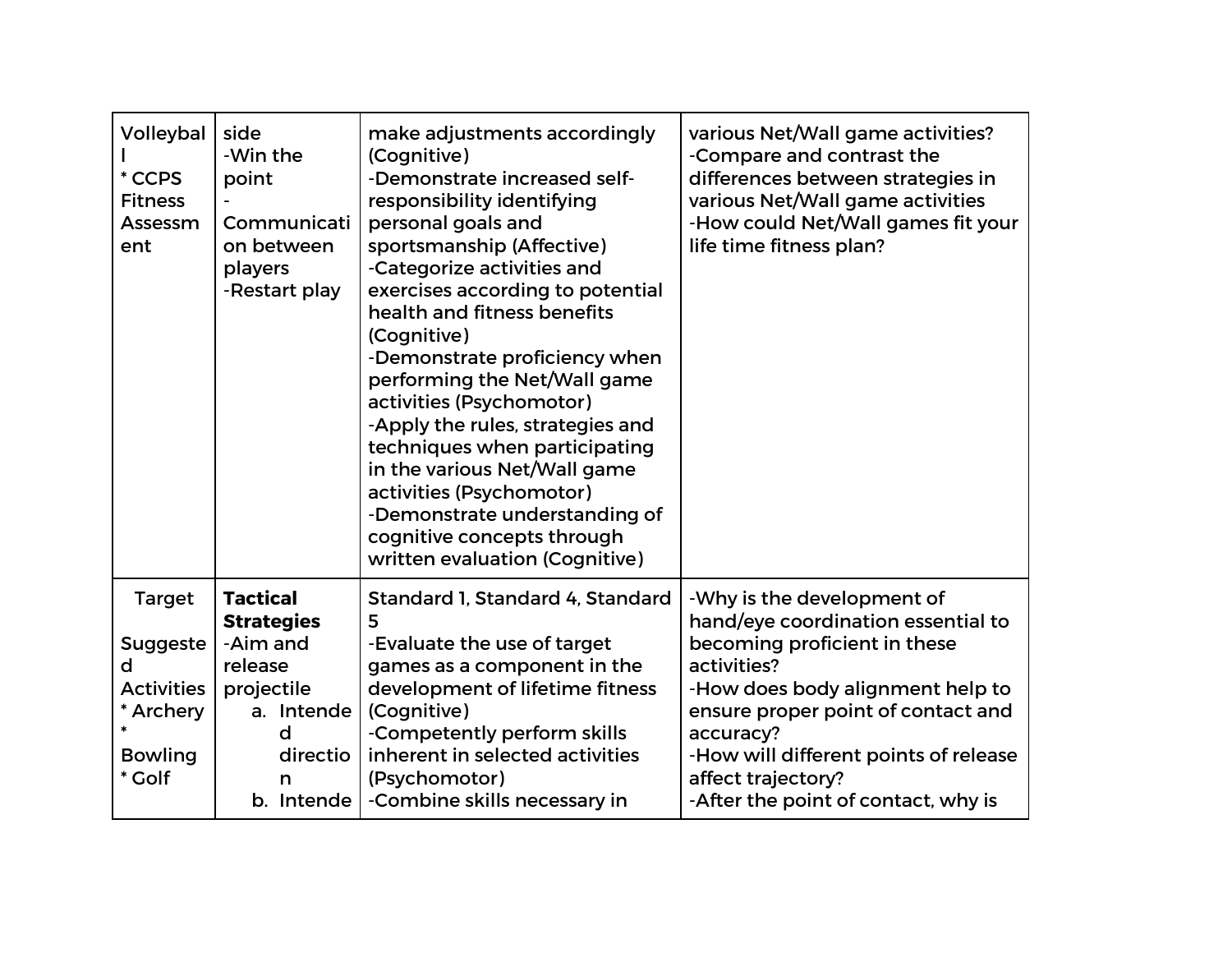|                                                                | d<br>distanc<br>e<br>-Adjust to<br>environment<br>a. Externa<br>factors<br>-Adjust to<br>accuracy<br>a. Internal<br>factors | selected Physical Education<br>activities (Psychomotor)<br>-Demonstrate the ability to<br>critique their performance and<br>make adjustments accordingly<br>(Cognitive)<br>-Demonstrate increased self-<br>responsibility identifying<br>personal goals and<br>sportsmanship (Affective)<br>-Categorize activities and<br>exercises according to potential<br>health and fitness benefits<br>(Cognitive)<br>-Demonstrate proficiency when<br>performing the Target game<br>activities (Psychomotor)<br>-Apply the rules, strategies and<br>techniques when participating<br>in the various Target activities<br>(Psychomotor)<br>-Demonstrate understanding of<br>cognitive concepts through<br>written evaluation (Cognitive) | follow through necessary in<br>acquiring accuracy?<br>-What are some of the similarities<br>and differences between the<br>various Target game activities?<br>-Compare and contrast the<br>differences between strategies in<br>various Target game activities<br>-How could Target games fit your<br>life time fitness plan? |
|----------------------------------------------------------------|-----------------------------------------------------------------------------------------------------------------------------|--------------------------------------------------------------------------------------------------------------------------------------------------------------------------------------------------------------------------------------------------------------------------------------------------------------------------------------------------------------------------------------------------------------------------------------------------------------------------------------------------------------------------------------------------------------------------------------------------------------------------------------------------------------------------------------------------------------------------------|-------------------------------------------------------------------------------------------------------------------------------------------------------------------------------------------------------------------------------------------------------------------------------------------------------------------------------|
| Invasion<br>Games<br><b>Suggeste</b><br>d<br><b>Activities</b> | <b>Tactical</b><br><b>Strategies</b><br>-Attack/use/<br>create space<br>-Defend<br>space                                    | Standard 1, Standard 2, Standard<br>4. Standard 5<br>-Evaluate the use of Invasion<br>games as a component in the<br>development of lifetime fitness<br>(Cognitive))                                                                                                                                                                                                                                                                                                                                                                                                                                                                                                                                                           | - Compare and contrast the<br>differences between strategies in<br>various Invasion activities<br>-How could Invasion games fit your<br>life time fitness plan?<br>-Why is the development of skill                                                                                                                           |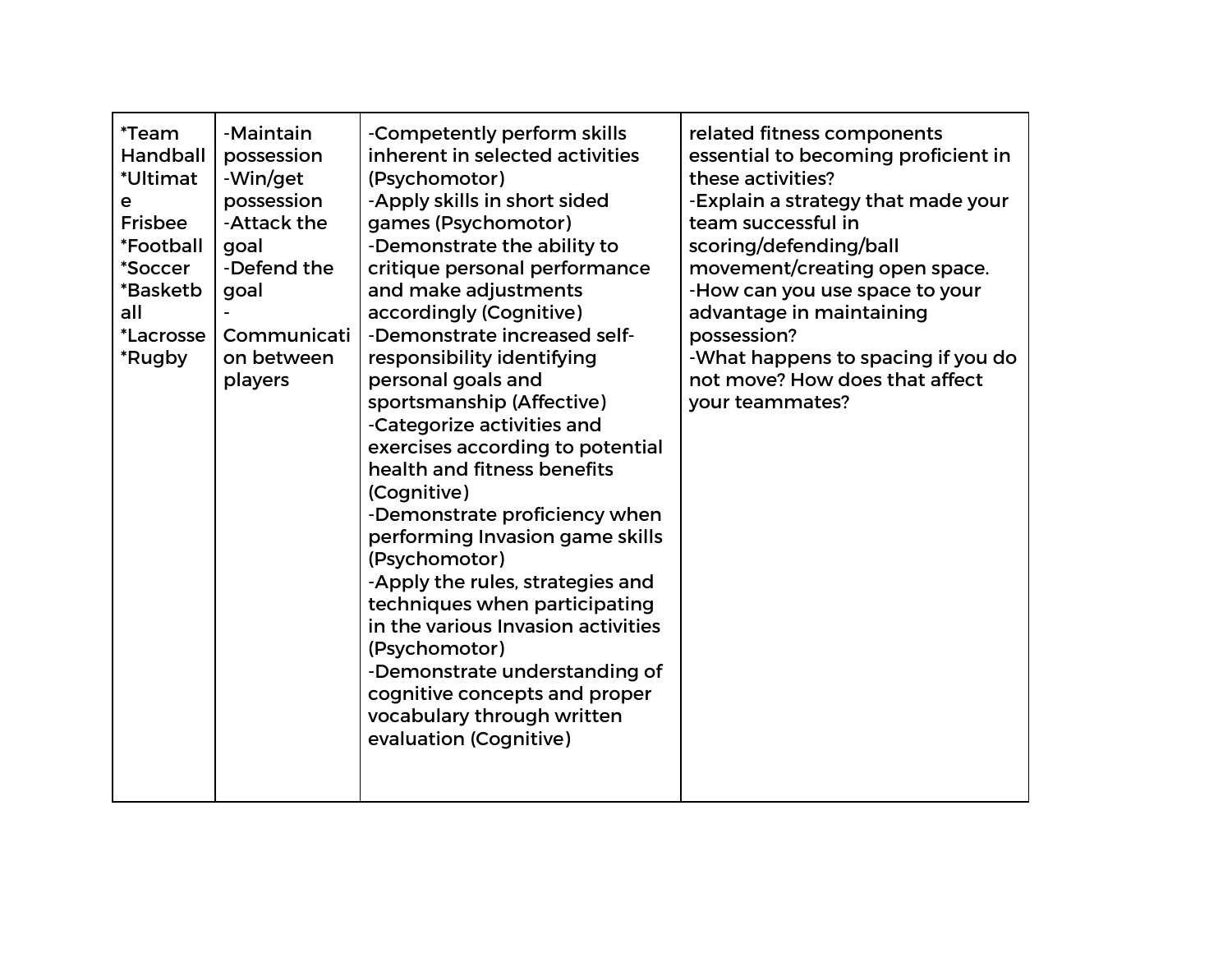| <b>Fitness</b><br><b>Suggeste</b><br>d<br><b>Activities</b><br>*Heart<br>rate Lab<br>*Fitness<br>plan<br><i><b>*Fitness</b></i><br>activities<br>*WOD<br><i><b>*CCPS</b></i><br>health<br>and skill<br>related<br>fitness<br>assessm<br>ent | -Health and<br>Skill related<br>fitness<br>components<br>-FITT<br>Principle<br>-Heart Rate<br>-Benefits of<br>exercise<br>-Lifetime<br>fitness | Standard 1, Standard 3<br>-Develop and implement a<br>personal fitness program that<br>relates to lifetime wellness<br>(Cognitive & Psychomotor)<br>-Assess personal fitness status in<br>terms of cardiovascular<br>endurance, muscular strength<br>and endurance, flexibility and<br>body composition (Cognitive)<br>-Identify the benefits of having<br>appropriate levels of<br>cardiovascular and respiratory<br>efficiency, muscular strength<br>and endurance, flexibility and<br>body composition necessary for<br>a healthy lifestyle (Cognitive)<br>-Apply the data from their CCPS<br>PE I portfolio (Psychomotor)<br>-Set, evaluate & modify<br>individual fitness goals<br>(Cognitive)<br>-Compare local health clubs and<br>activities offered (Cognitive)<br>Demonstrates knowledge of | -Identify the various types of heart<br>rates.<br>-What components are essential to<br>have as a part of your fitness plan?<br>-What is the FITT principle?<br>-What are the different ways to<br>measure fitness levels?<br>-Identify the benefits of being<br>proficient in skill and health related<br>fitness components.<br>-Compare and contrast the<br>difference between skill and health<br>related fitness components.<br>-Compare local health clubs and<br>fitness opportunities offered in the<br>community. |
|---------------------------------------------------------------------------------------------------------------------------------------------------------------------------------------------------------------------------------------------|------------------------------------------------------------------------------------------------------------------------------------------------|-------------------------------------------------------------------------------------------------------------------------------------------------------------------------------------------------------------------------------------------------------------------------------------------------------------------------------------------------------------------------------------------------------------------------------------------------------------------------------------------------------------------------------------------------------------------------------------------------------------------------------------------------------------------------------------------------------------------------------------------------------------------------------------------------------|---------------------------------------------------------------------------------------------------------------------------------------------------------------------------------------------------------------------------------------------------------------------------------------------------------------------------------------------------------------------------------------------------------------------------------------------------------------------------------------------------------------------------|
|                                                                                                                                                                                                                                             |                                                                                                                                                | basic weight training and fitness<br>techniques (Psychomotor)                                                                                                                                                                                                                                                                                                                                                                                                                                                                                                                                                                                                                                                                                                                                         |                                                                                                                                                                                                                                                                                                                                                                                                                                                                                                                           |

# Team Sports

| Standard(s)/Outcome(s)<br><b>Concepts</b><br>Course | Essential/Guiding Questions |
|-----------------------------------------------------|-----------------------------|
|-----------------------------------------------------|-----------------------------|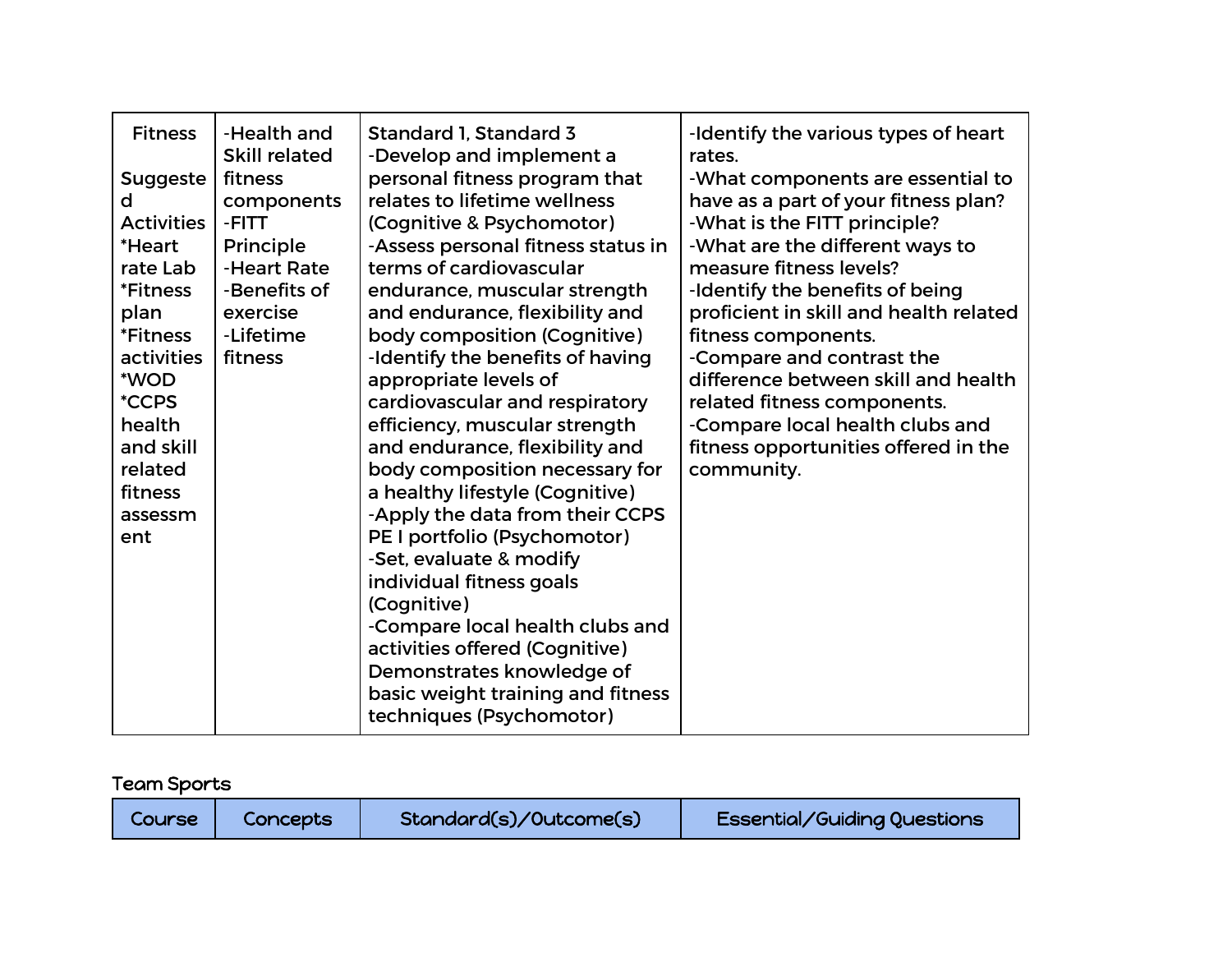| Team              | <b>Tactical</b>   | Standard1, Standard 4, Standard   | -Compare and contrast the           |
|-------------------|-------------------|-----------------------------------|-------------------------------------|
| <b>Sports</b>     | <b>Strategies</b> | 5                                 | differences between strategies in   |
|                   | -Offense/         | -Evaluate the use of Invasion     | various team sport activities.      |
| <b>Suggeste</b>   | Defense           | games as a component in the       | -How can team sports fit in your    |
| d                 | strategies        | development of lifetime fitness   | life time fitness plan?             |
| <b>Activities</b> | -Off ball         | (Cognitive)                       | -Why is the development of skill    |
| * Team            | movement          | -Competently perform skills       | related fitness components          |
| Handball          | -Gain/Win/        | inherent in selected Sport        | essential to becoming proficient in |
|                   | Maintain          | activities (Psychomotor)          | Team sports?                        |
| Ultimate          | possession        | -Combine skills necessary in      | -How do you support the player      |
| <b>Frisbee</b>    | -Attack the       | selected Physical Education       | with the ball when in an off-the-   |
|                   | goal              | activities (Psychomotor)          | ball position?                      |
| Football          | -Defend the       | -Demonstrate the ability to       | -What should off-the-ball players   |
| * Soccer          | goal              | critique personal performance     | be doing in support of their        |
|                   |                   | and make adjustments              | teammate with the ball?             |
| <b>Basketba</b>   | Communicati       | accordingly (Cognitive)           | -What happens to the spacing if     |
|                   | on between        | -Demonstrate increased self-      | you do not move? And what does      |
|                   | teammates         | responsibility identifying        | that mean for your teammates?       |
| Lacrosse          | -Attack.use/      | personal goals and                | -How can you use space to your      |
| * Rugby           | create space      | sportsmanship (Affective)         | advantage in maintaining            |
| * Floor           | -Defend           | -Perform various roles in a sport | possession?                         |
| Hockey            | space             | setting (Psychomotor)             |                                     |
| *Volleyba         |                   | -Demonstrate proficiency when     |                                     |
| Ш                 |                   | performing Invasion game skills   |                                     |
| *WOD              |                   | (Psychomotor)                     |                                     |
| <b>Journal</b>    |                   | -Categorize activities and        |                                     |
|                   |                   | exercises according to potential  |                                     |
|                   |                   | health and fitness benefits       |                                     |
|                   |                   | (Cognitive)                       |                                     |
|                   |                   | -Apply the rules, strategies and  |                                     |
|                   |                   | techniques when participating     |                                     |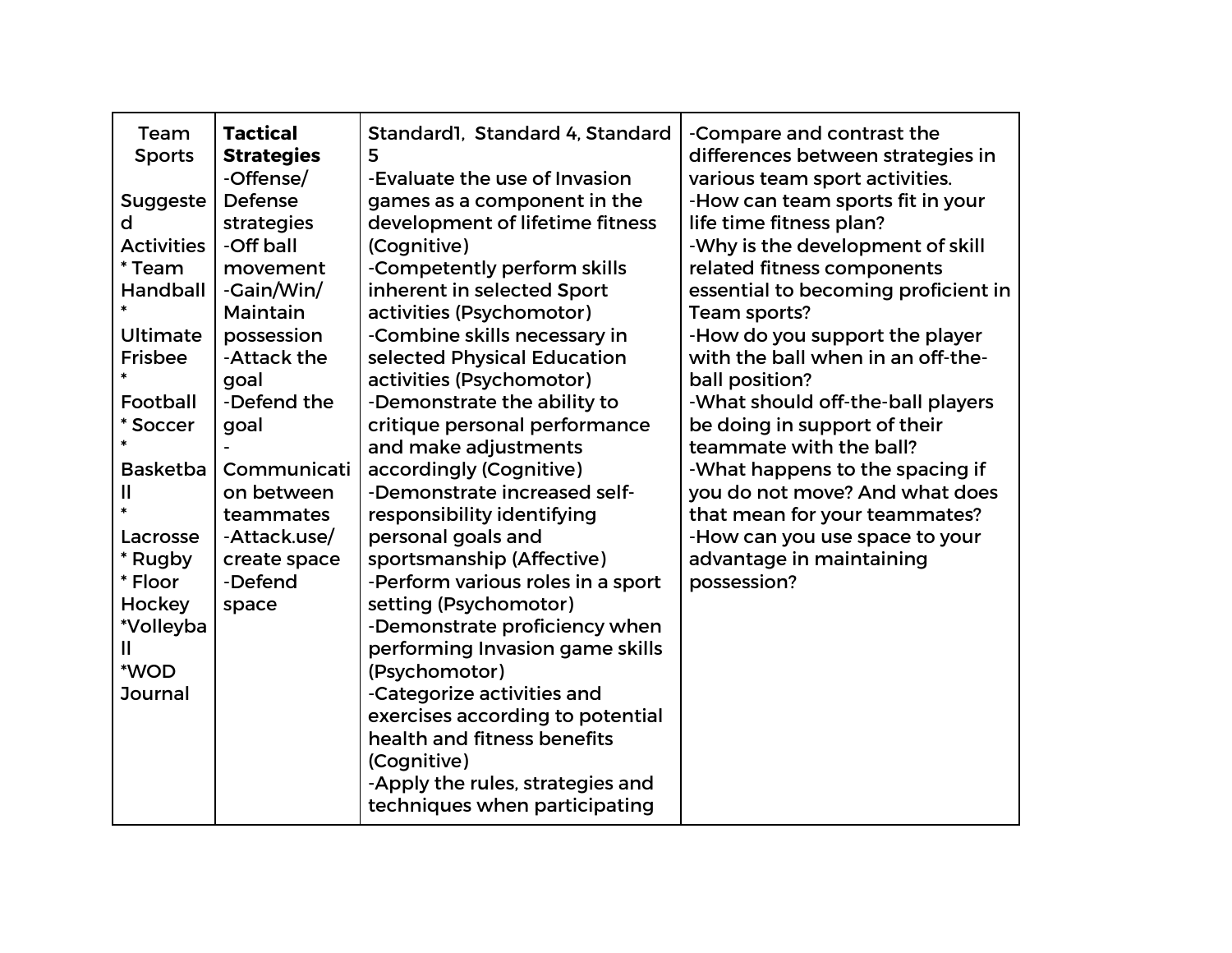|  | in the various Invasion games<br>(Psychomotor)<br>-Demonstrate understanding of<br>cognitive concepts and proper<br>vocabulary through written<br>evaluation (Cognitive) |  |
|--|--------------------------------------------------------------------------------------------------------------------------------------------------------------------------|--|
|  |                                                                                                                                                                          |  |

## Individual/Dual Sports

| Course            | Concepts             | Standard(s)/Outcome(s)          | Essential/Guiding Questions         |
|-------------------|----------------------|---------------------------------|-------------------------------------|
| Indiv/            | <b>General</b>       | Standard1, Standard 2, Standard | -Why is the development of skill    |
| Dual              | <b>Concepts</b>      | 4. Standard 5                   | related fitness components          |
| <b>Sports</b>     | -Games rules         | -Understand the development of  | essential to becoming proficient    |
|                   | and                  | net/target games as a           | in these activities?                |
| <b>Suggeste</b>   | strategies           | component in the development    | -How does body alignment help       |
| d                 |                      | of lifetime fitness (Cognitive) | to ensure proper point of contact   |
| <b>Activities</b> | Sportsmanshi         | -Competently perform skills     | and accuracy?                       |
| * Archery         | р                    | inherent in selected activities | -How will different points of       |
|                   | -Safety              | (Psychomotor)                   | release affect trajectory?          |
| <b>Badmint</b>    | -Lifelong            | -Combine skills necessary in    | -What factors determine             |
| on                | activities           | selected Physical Education     | shot/stroke choice?                 |
| * Pickle          | -Health and          | activities (Psychomotor)        | -After the point of contact, why is |
| ball              | <b>Skill Related</b> | -Demonstrate the ability to     | follow through necessary in         |
| * Tennis          | fitness              | critique personal performance   | acquiring accuracy?                 |
| * Table           | components           | and make adjustments            | -Compare and contrast the           |
| <b>Tennis</b>     | <b>Striking and</b>  | accordingly (Cognitive)         | differences between strategies in   |
| * Lawn            | <b>Fielding</b>      | -Demonstrate increased self-    | various individual and dual game    |
| <b>Games</b>      | -Hit to open         | responsibility identifying      | activities.                         |
| * Fitness         | space                | personal goals and              | -How could individual games fit in  |
| * Golf            | -Defend              | sportsmanship (Affective)       | your life time fitness plan?        |
|                   |                      |                                 |                                     |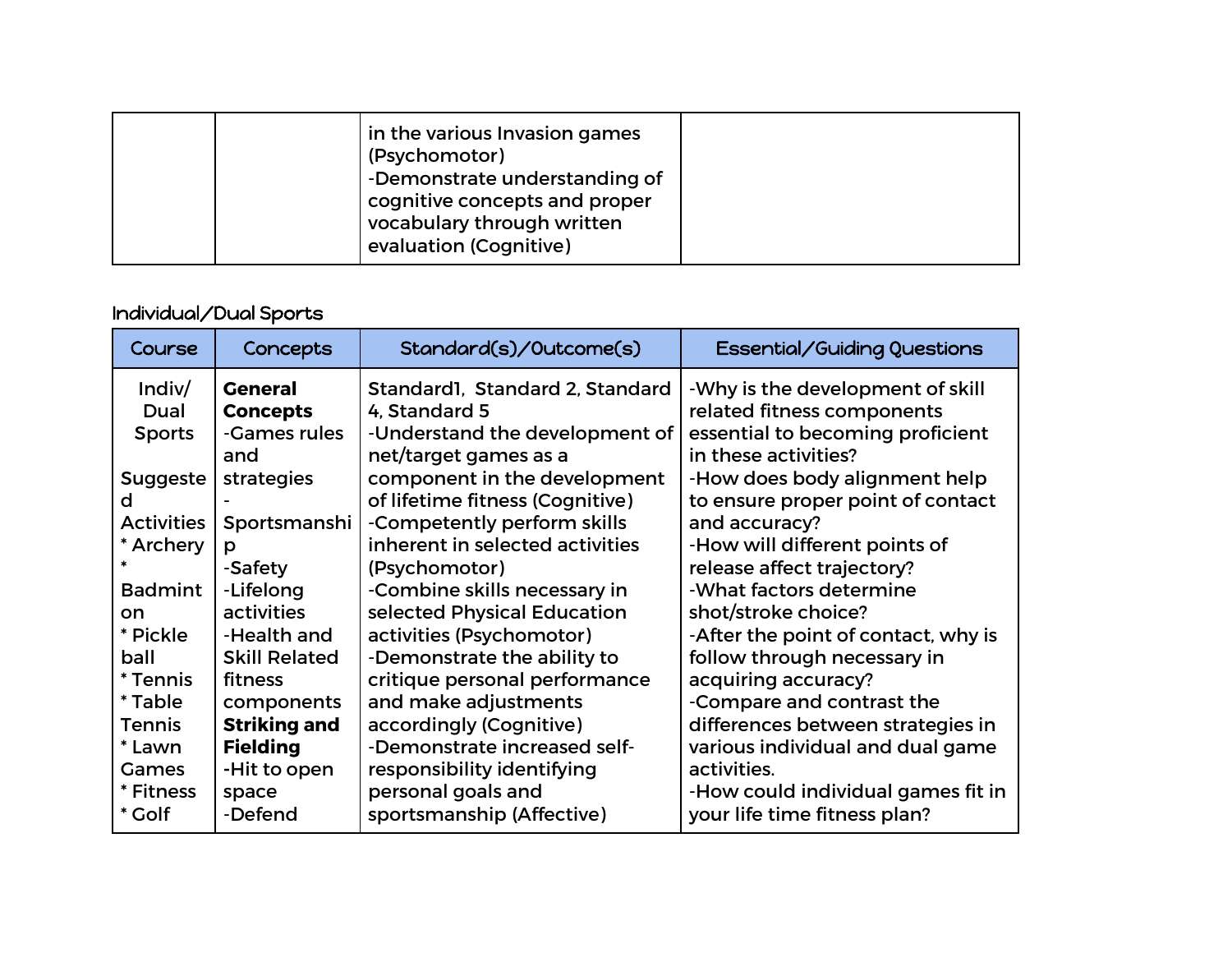| -Attack/Hit to<br>open space<br>-Defend<br>space<br>-Defend<br>against the<br>attack<br>-Set up<br>attack by<br>creating<br>space on<br>opponents'<br>side<br>-Win the | *Bowling<br>* Cricket<br>*Fencing<br>*WOD<br>Journal | space<br>-Defend<br><b>bases</b><br>-Advance to<br>next base<br>-Move runner<br>-Hit the<br>projectile<br>a. Intende<br>d<br>directio<br>n<br>b. Intende<br>d<br>distanc<br>e<br>Net/Wall | -Demonstrate proficiency when<br>performing Net/Target game<br>activities (Psychomotor)<br>-Categorize activities and<br>exercises according to potential<br>health and fitness benefits<br>(Cognitive)<br>-Apply the rules, strategies and<br>techniques when participating<br>in the various Net/Target games<br>(Psychomotor)<br>-Demonstrate understanding of<br>cognitive concepts through<br>written evaluation (Cognitive) |  |
|------------------------------------------------------------------------------------------------------------------------------------------------------------------------|------------------------------------------------------|-------------------------------------------------------------------------------------------------------------------------------------------------------------------------------------------|-----------------------------------------------------------------------------------------------------------------------------------------------------------------------------------------------------------------------------------------------------------------------------------------------------------------------------------------------------------------------------------------------------------------------------------|--|
|------------------------------------------------------------------------------------------------------------------------------------------------------------------------|------------------------------------------------------|-------------------------------------------------------------------------------------------------------------------------------------------------------------------------------------------|-----------------------------------------------------------------------------------------------------------------------------------------------------------------------------------------------------------------------------------------------------------------------------------------------------------------------------------------------------------------------------------------------------------------------------------|--|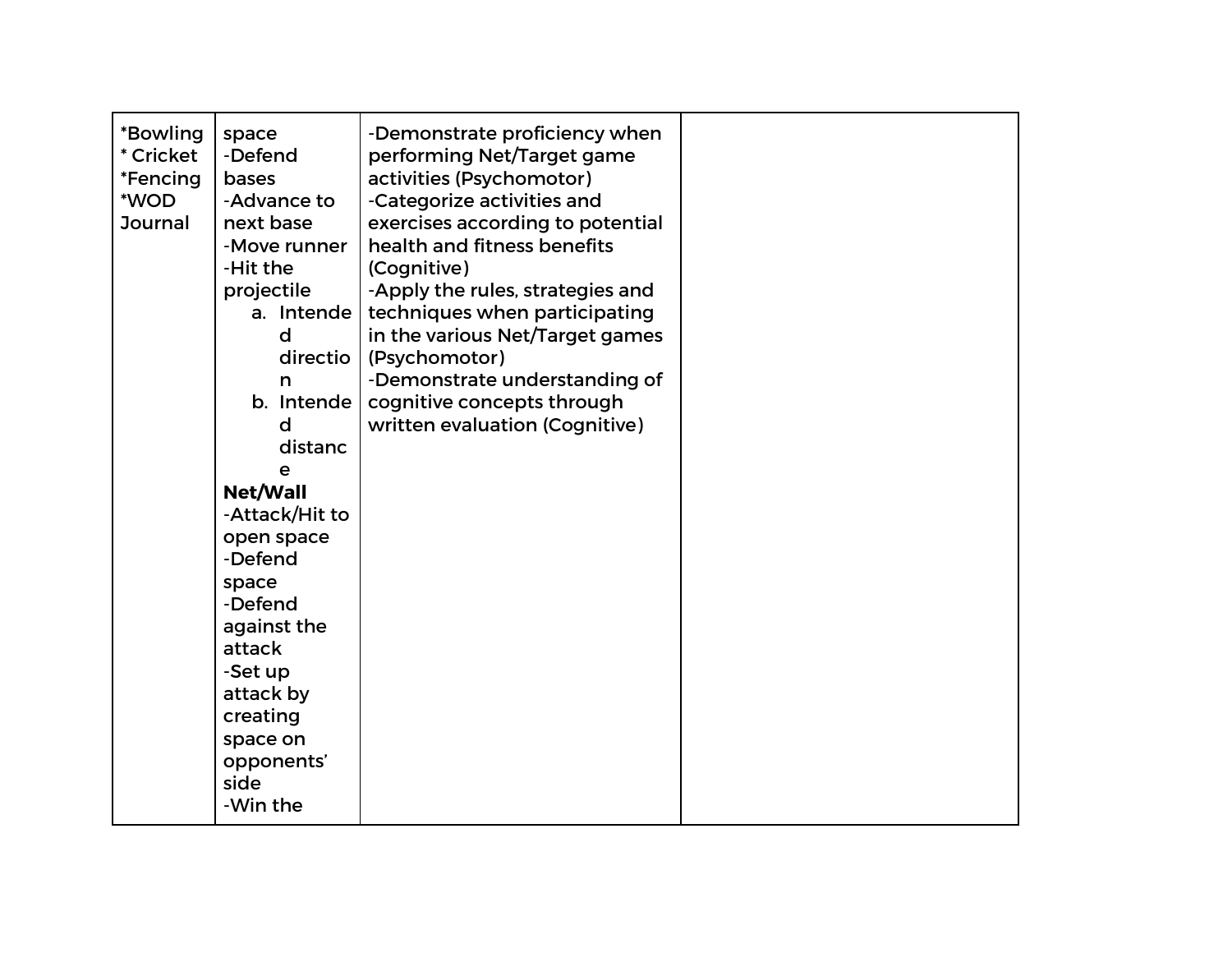| point         |  |
|---------------|--|
| Communicati   |  |
| on between    |  |
| players       |  |
| -Restart play |  |
| <b>Target</b> |  |
| -Aim and      |  |
| release       |  |
| projectile    |  |
| a. Intende    |  |
| d             |  |
| directio      |  |
| n             |  |
| b. Intende    |  |
| d             |  |
| distanc       |  |
| $\mathbf e$   |  |
| -Adjust to    |  |
| environment   |  |
| a. Externa    |  |
|               |  |
| factors       |  |
| -Adjust for   |  |
| accuracy      |  |
| a. Internal   |  |
| factors       |  |
|               |  |

# Weight Training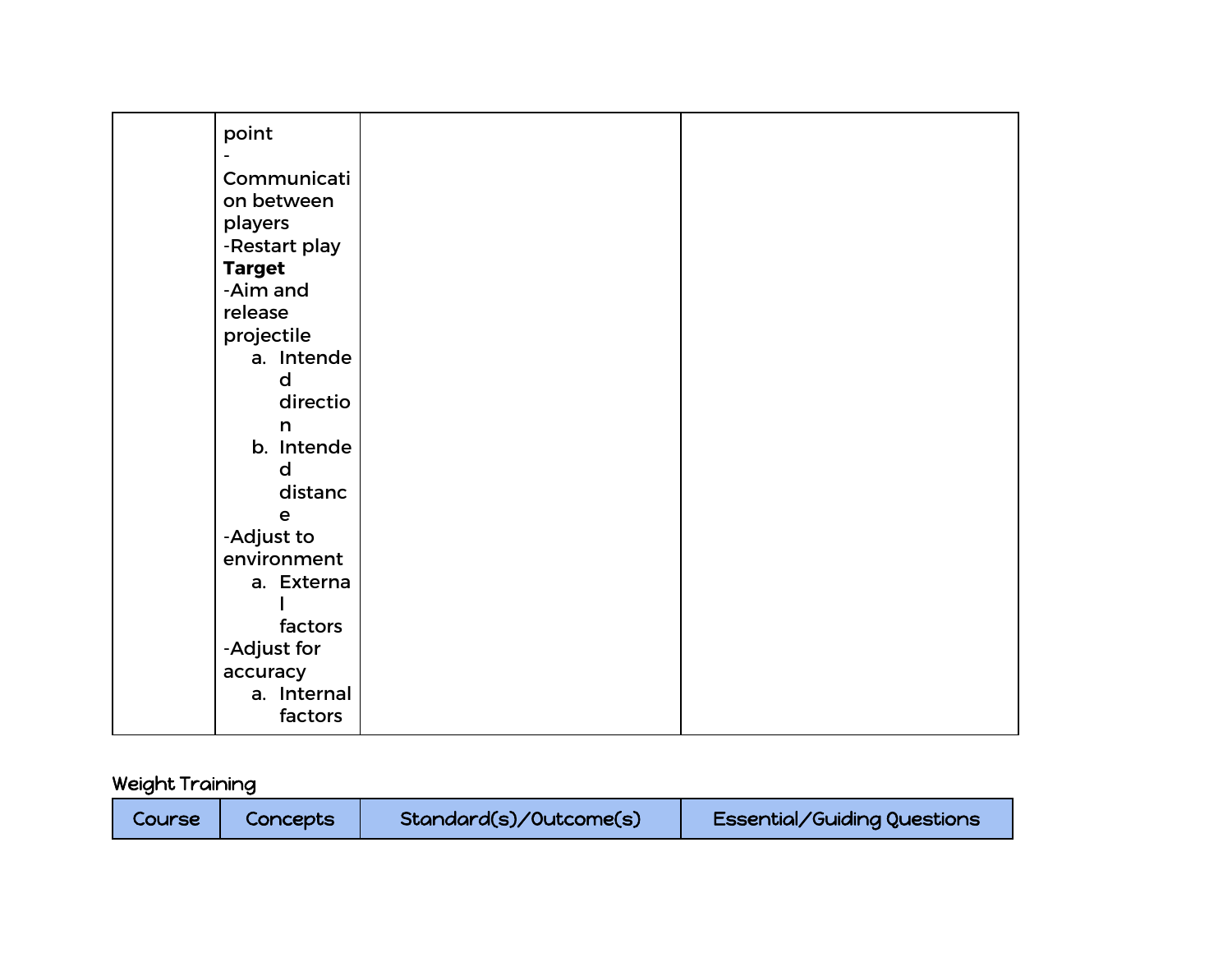| Weight            | -Health and          | Standard1, Standard 3, Standard     | -Discuss how effort and             |
|-------------------|----------------------|-------------------------------------|-------------------------------------|
| <b>Training</b>   | <b>Skill Related</b> | 4. Standard 5                       | motivation in a self-directed       |
|                   | fitness              | -Identify the muscles being used    | activity lead to attainment of a    |
| <b>Suggeste</b>   | components           | in the squat, bench, clean,         | goal.                               |
| d                 | -FITT                | deadlift and press (Cognitive)      | -Evaluate the components of the     |
| <b>Activities</b> | principles-          | -Demonstrate the 5 essential        | FITT guidelines to adjust levels of |
| *5 core           | progression,         | elements of the 5 core lifts        | training?                           |
| <b>lifts</b>      | overload             | (Psychomotor)                       | -Explain the concept of overload    |
| * Weight          | -Weight              | -Demonstrate proper lifting         | and progression and specificity to  |
| lifting           | Training             | technique, spotting technique       | strength training plans.            |
| Journal/I         | technique            | and use of weight training          | -Explain how proper nutrition       |
| og                | -Spotting            | equipment (Psychomotor)             | impacts physical well-being.        |
| * Personal        | -Safety              | -Self-evaluate, design and revise   | -Explain the lifelong benefits of   |
| weight            | -Muscles             | a plan for attainment of            | strength training.                  |
| lifting           | identification       | personal goals (Cognitive)          | -Coach a partner in the proper      |
| plan              | -Benefits of         | -Maintain a daily workout           | lifting techniques.                 |
| * Cross fit       | strength             | training log (Cognitive)            |                                     |
| challenge         | training             | -Design strategies to encourage     |                                     |
| s                 |                      | effective participation among       |                                     |
|                   |                      | students with diverse abilities     |                                     |
| Spotting/         |                      | (Cognitive)                         |                                     |
| techniqu          |                      | -Reset priority personal            |                                     |
| е                 |                      | motivating factors for adhering     |                                     |
| * WOD             |                      | to a physically active              |                                     |
| <b>Journal</b>    |                      | lifestyle(Cognitive)                |                                     |
|                   |                      | -Evaluate the effects of            |                                     |
|                   |                      | moderate to rigorous physical       |                                     |
|                   |                      | activity lifestyle (Cognitive)      |                                     |
|                   |                      | -Evaluate the components of the     |                                     |
|                   |                      | FITT guidelines to adjust levels of |                                     |
|                   |                      | training (Cognitive)                |                                     |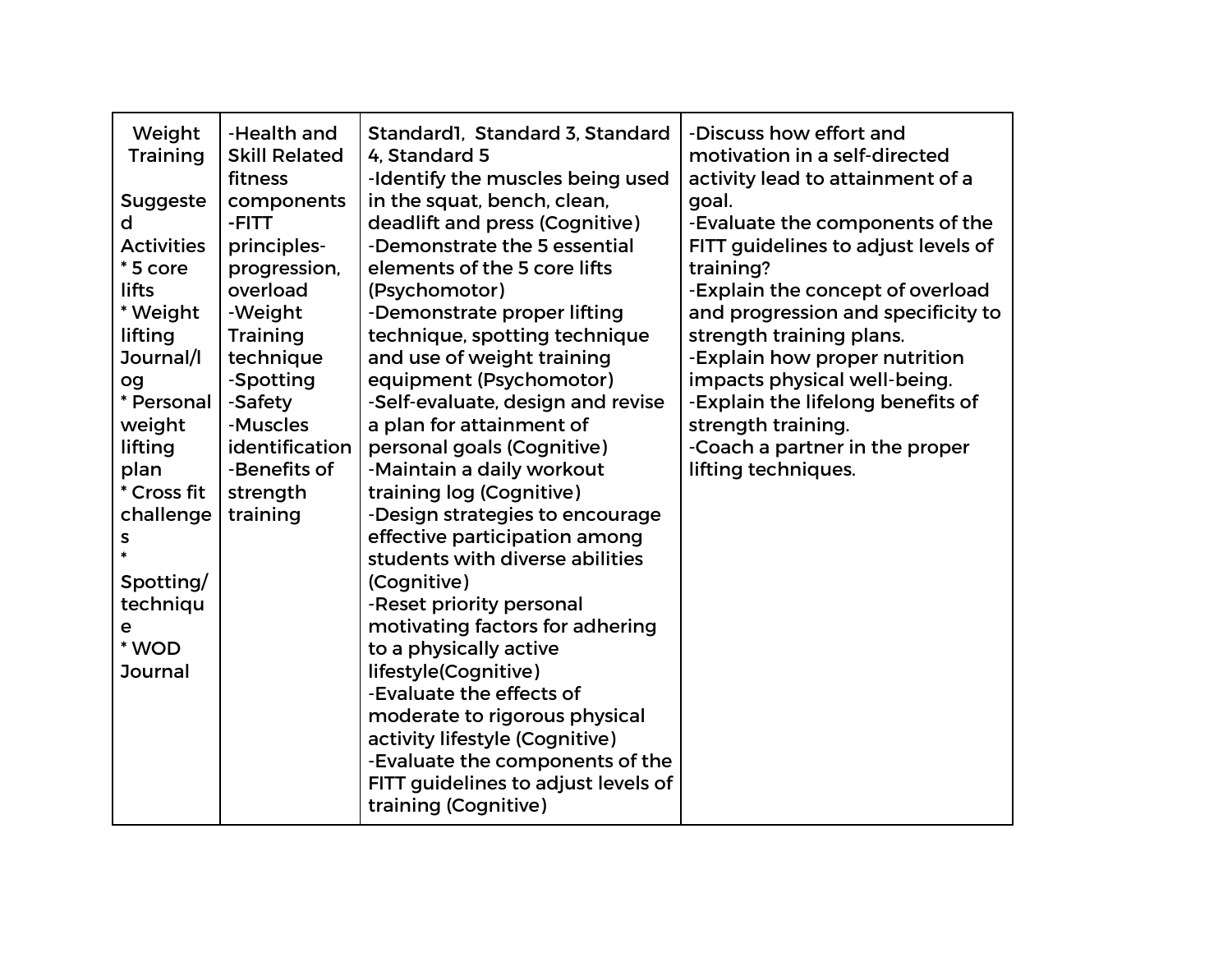| -Design and defend a personal<br>strength training plan to<br>improve muscular strength and<br>endurance (Cognitive)<br>-Evaluate the value of strength<br>training for lifelong health and<br>fitness (Cognitive)<br>-Identify between caloric intake<br>and expenditure (Cognitive)<br>-Identify motivating factors for<br>adhering to a physically active<br>lifestyle (Cognitive)<br>-Discriminate between fitness<br>products and programs that are<br>not scientifically based |  |
|--------------------------------------------------------------------------------------------------------------------------------------------------------------------------------------------------------------------------------------------------------------------------------------------------------------------------------------------------------------------------------------------------------------------------------------------------------------------------------------|--|
|                                                                                                                                                                                                                                                                                                                                                                                                                                                                                      |  |
| (Cognitive)<br>-Identify how diet and steroid<br>supplements impact physical<br>well-being (Cognitive)                                                                                                                                                                                                                                                                                                                                                                               |  |

## Advanced Weight Training

| Course                                      | Concepts                                               | Standard(s)/Outcome(s)                                                                                                                                | Essential/Guiding Questions                                                                                                            |
|---------------------------------------------|--------------------------------------------------------|-------------------------------------------------------------------------------------------------------------------------------------------------------|----------------------------------------------------------------------------------------------------------------------------------------|
| Advance<br>d Weight<br>Training<br>Suggeste | -Nutrition<br>-Bone<br>structure<br>and muscle<br>mass | Standard1, Standard 3, Standard<br>4, Standard 5<br>-Identify the muscles being used<br>in the squat, bench, clean,<br>deadlift and press (Cognitive) | -Discuss how effort and<br>motivation in a self-directed<br>activity lead to attainment of a<br>goal.<br>-Discuss the pros and cons of |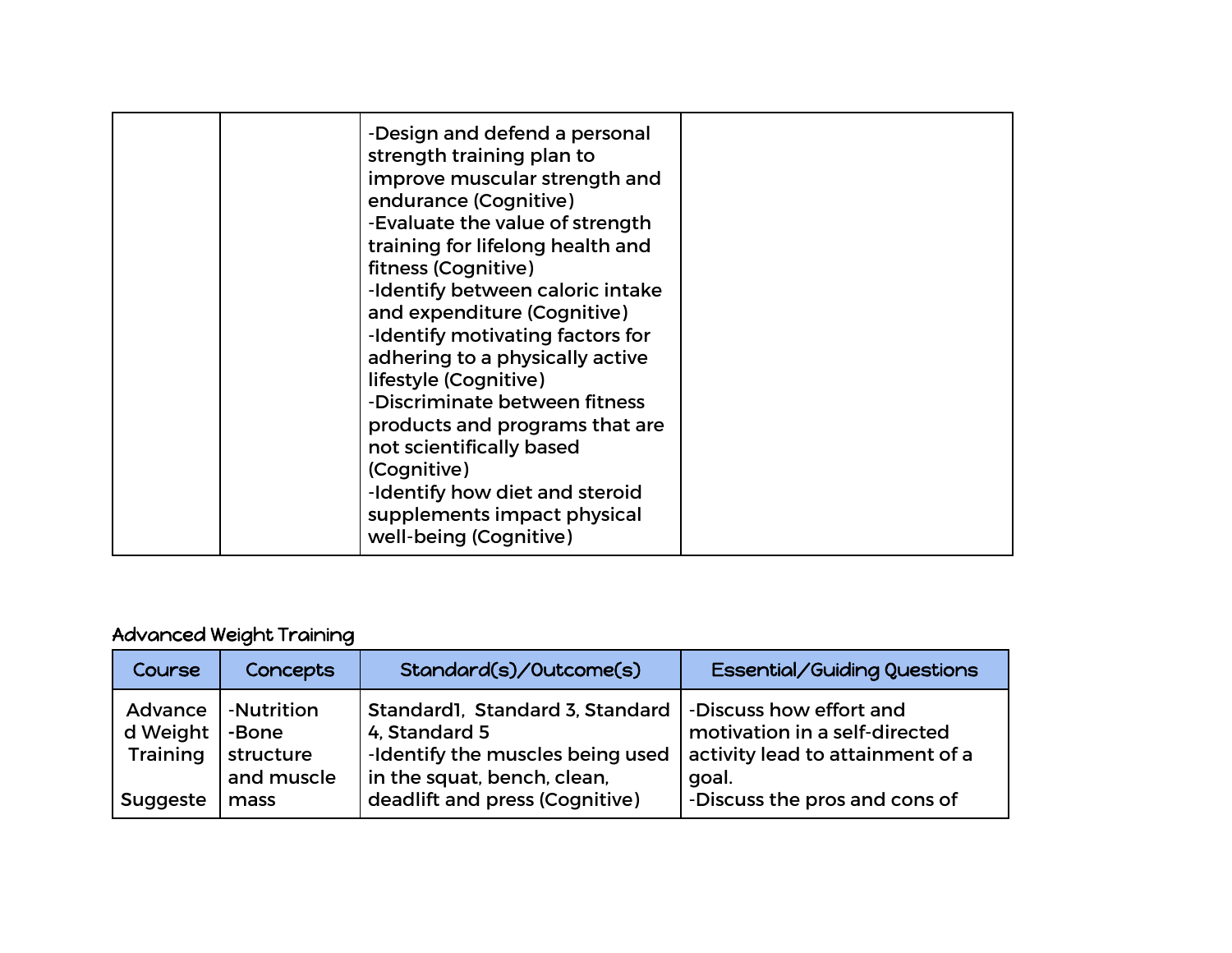| -Lifting<br>-Explain the importance of bone<br>d<br>competitions<br>structure and muscles<br><b>Activities</b><br>*5 core<br>(Cognitive)<br>lifts<br>Supplement<br>-Demonstrate the 5 essential<br>s (Pros/Cons)<br>* In class<br>elements of the 5 core lifts<br>competiti<br>-FITT<br>(Psychomotor)<br>principles-<br>-Identify dietary practices for<br>on<br>* Weight<br>progression,<br>better training results<br>overload<br>(Cognitive)<br>lifting<br>Journal/I<br>-Identify the dangers and<br>-Lifting<br>technique<br>benefits of dietary supplements<br>og<br>* Detailed<br>-Spotting<br>(Cognitive)<br>-Identify the rules and<br>Weight<br>-Safety<br>-Muscles<br>lifting<br>regulations of weight lifting<br>identificatio<br>challenges (Cognitive)<br>personal<br>-Apply weight lifting skill cues in<br>plan<br>n<br>* Cross fit<br>a weight lifting challenge<br>(Psychomotor)<br>challenge<br>-Demonstrate proper lifting<br>s<br>* WOD<br>technique, spotting technique<br>and use of weight training<br><b>Journal</b><br>equipment (Psychomotor)<br>-Self-evaluate, design and revise<br>a plan for attainment of<br>personal goals (Cognitive)<br>-Maintain a daily workout<br>training log (Cognitive)<br>-Design strategies to encourage<br>effective participation among<br>students with diverse abilities<br>(Cognitive) | dietary supplements.<br>-Explain the rules and regulations<br>of weight lifting competitions.<br>-Evaluate the components of the<br>FITT guidelines to adjust levels of<br>training?<br>-Identify lifelong benefits of<br>strength training.<br>-Explain the concept of overload<br>and progression and specificity<br>to strength training plans.<br>-Explain how proper nutrition<br>impacts physical well-being. |
|-------------------------------------------------------------------------------------------------------------------------------------------------------------------------------------------------------------------------------------------------------------------------------------------------------------------------------------------------------------------------------------------------------------------------------------------------------------------------------------------------------------------------------------------------------------------------------------------------------------------------------------------------------------------------------------------------------------------------------------------------------------------------------------------------------------------------------------------------------------------------------------------------------------------------------------------------------------------------------------------------------------------------------------------------------------------------------------------------------------------------------------------------------------------------------------------------------------------------------------------------------------------------------------------------------------------------------------------------------|---------------------------------------------------------------------------------------------------------------------------------------------------------------------------------------------------------------------------------------------------------------------------------------------------------------------------------------------------------------------------------------------------------------------|
|-------------------------------------------------------------------------------------------------------------------------------------------------------------------------------------------------------------------------------------------------------------------------------------------------------------------------------------------------------------------------------------------------------------------------------------------------------------------------------------------------------------------------------------------------------------------------------------------------------------------------------------------------------------------------------------------------------------------------------------------------------------------------------------------------------------------------------------------------------------------------------------------------------------------------------------------------------------------------------------------------------------------------------------------------------------------------------------------------------------------------------------------------------------------------------------------------------------------------------------------------------------------------------------------------------------------------------------------------------|---------------------------------------------------------------------------------------------------------------------------------------------------------------------------------------------------------------------------------------------------------------------------------------------------------------------------------------------------------------------------------------------------------------------|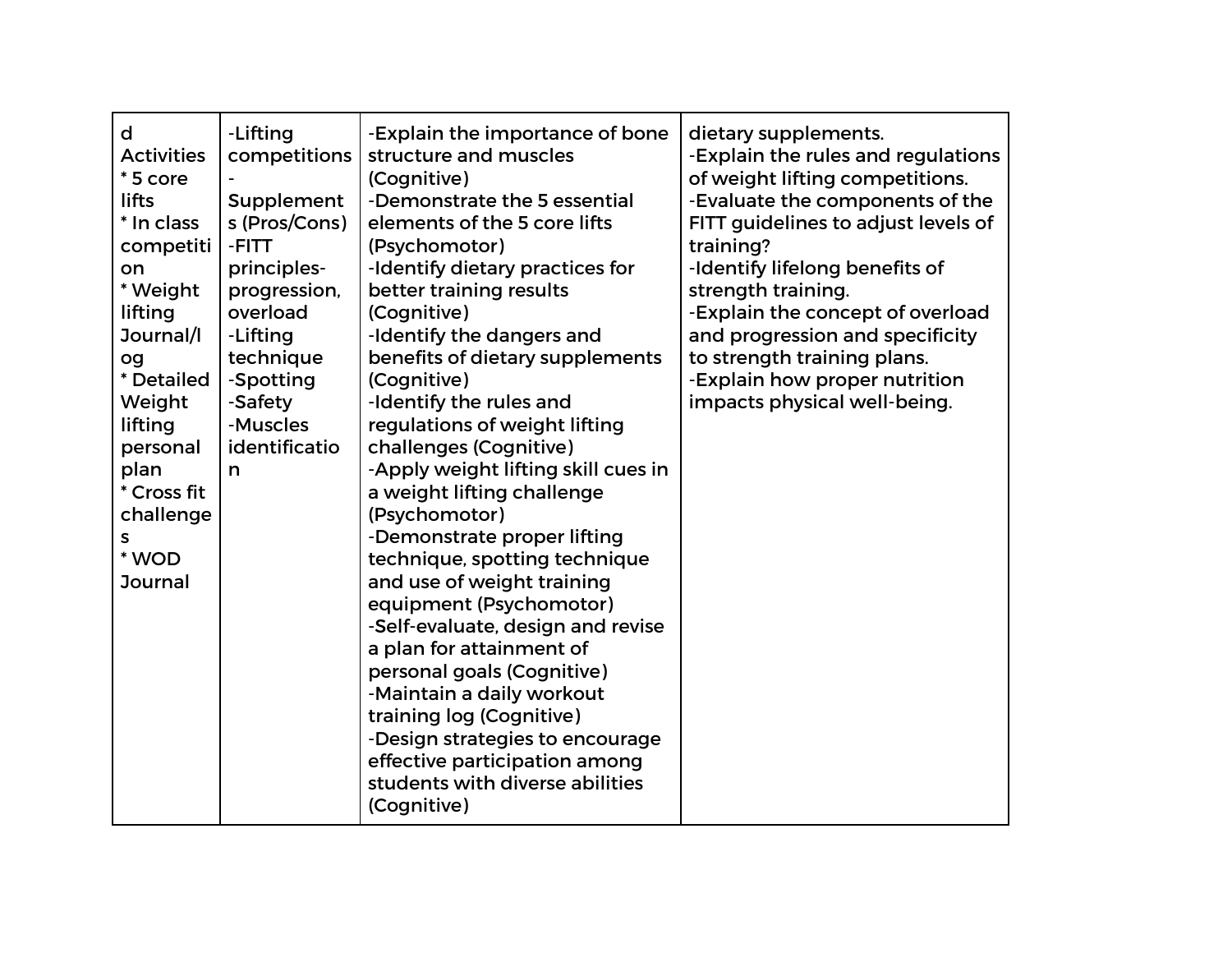|  | -Identify personal motivating<br>factors for adhering to a<br>physically active lifestyle<br>(Cognitive)<br>-Evaluate the effects of<br>moderate to rigorous physical<br>activity on the body system<br>(Cognitive)<br>-Evaluate the components of the<br>FITT guidelines to adjust levels of<br>training (Cognitive)<br>-Design and defend a personal<br>strength training plan to<br>improve muscular strength and<br>endurance (Cognitive)<br>-Evaluate the value of strength<br>training for lifelong health and<br>fitness (Cognitive)<br>-Differentiate between caloric<br>intake and expenditure<br>(Cognitive)<br>-Discriminate between fitness<br>products and programs that are<br>not scientifically based<br>(Cognitive)<br>-Identify how diet and steroid<br>supplements impact physical |  |
|--|-------------------------------------------------------------------------------------------------------------------------------------------------------------------------------------------------------------------------------------------------------------------------------------------------------------------------------------------------------------------------------------------------------------------------------------------------------------------------------------------------------------------------------------------------------------------------------------------------------------------------------------------------------------------------------------------------------------------------------------------------------------------------------------------------------|--|
|  | well-being (Cognitive)                                                                                                                                                                                                                                                                                                                                                                                                                                                                                                                                                                                                                                                                                                                                                                                |  |

#### Personal Fitness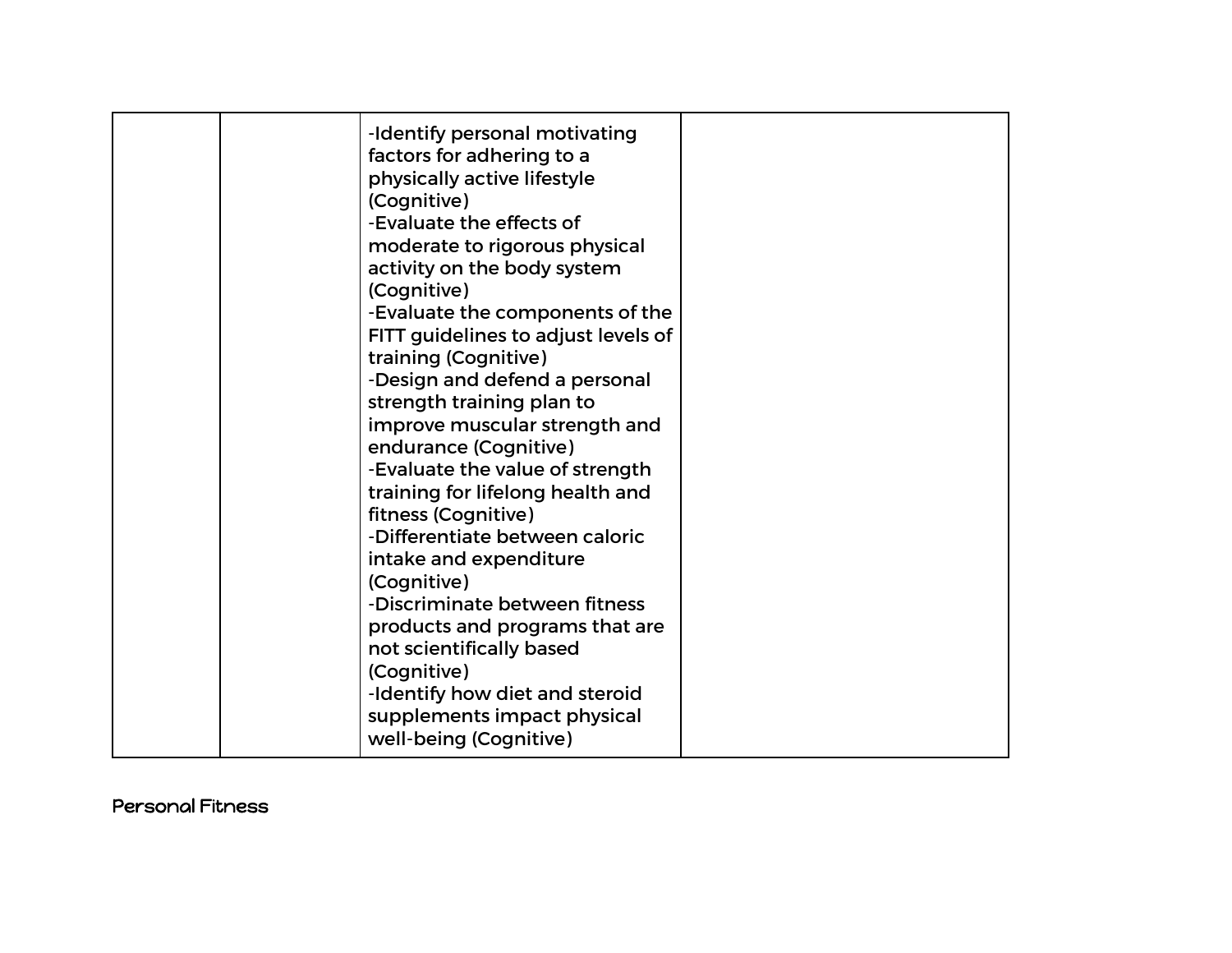| Course                                                                                                                                                                                                                                                                                                                                   | Concepts                                                                                                                                                          | Standard(s)/Outcome(s)                                                                                                                                                                                                                                                                                                                                                                                                                                                                                                                                                                                                                                                                                                                                                                                                                                            | <b>Essential/Guiding Questions</b>                                                                                                                                                                                                                                                                                                                                                                                                                                                                                                                                                                                                                   |
|------------------------------------------------------------------------------------------------------------------------------------------------------------------------------------------------------------------------------------------------------------------------------------------------------------------------------------------|-------------------------------------------------------------------------------------------------------------------------------------------------------------------|-------------------------------------------------------------------------------------------------------------------------------------------------------------------------------------------------------------------------------------------------------------------------------------------------------------------------------------------------------------------------------------------------------------------------------------------------------------------------------------------------------------------------------------------------------------------------------------------------------------------------------------------------------------------------------------------------------------------------------------------------------------------------------------------------------------------------------------------------------------------|------------------------------------------------------------------------------------------------------------------------------------------------------------------------------------------------------------------------------------------------------------------------------------------------------------------------------------------------------------------------------------------------------------------------------------------------------------------------------------------------------------------------------------------------------------------------------------------------------------------------------------------------------|
| Personal<br><b>Fitness</b><br><b>Suggeste</b><br>d<br><b>Activities</b><br>* Heart<br>rate Lab<br>* Fitness<br>Plan<br>* Fitness<br><b>Activities</b><br>-Yoga<br>-Pilates<br>-Step<br><b>Aerobics</b><br><b>Kickboxi</b><br>ng<br>-Circuit<br><b>Training</b><br>-Aerobic<br>Walking<br>-Body<br><b>Bars</b><br>* WOD<br><b>Journal</b> | -Health<br>Related<br>fitness<br>components<br>-FITT<br>principle<br>-Weight<br><b>Training</b><br>-Hear Rate<br>-Benefits of<br>exercise<br>-Lifetime<br>fitness | Standard1, Standard 3, Standard<br>4. Standard 5<br>-Develop and implement a<br>personal fitness program that<br>relates to lifetime wellness<br>(Cognitive & Psychomotor)<br>-Incorporate technology using<br>fitness apps, internet, and<br>pedometer (Cognitive &<br>Psychomotor)<br>-Complete Personal Fitness<br>portfolio (Cognitive)<br>-Determine personal fitness<br>status in terms of cardiovascular<br>endurance, muscular strength<br>and endurance, flexibility and<br>body composition (Cognitive)<br>-Analyze the benefits of having<br>appropriate levels of<br>cardiovascular and respiratory<br>efficiency, muscular strength<br>and endurance, flexibility and<br>body composition necessary for<br>a healthy lifestyle (Cognitive)<br>-Analyze personal fitness levels<br>through heart rate (Cognitive)<br>-Accepts others' ideas, cultural | -Identify the various types of<br>heart rates and what they<br>represent<br>-What components are essential<br>to have as a part of your fitness<br>plan?<br>-What are the different ways to<br>measure fitness levels?.<br>-Identify the benefits of being<br>proficient in health related<br>fitness components<br>-Compare and contrast the<br>benefits from two different<br>fitness apps.<br>-How has the advancement of<br>technology helped promote<br>fitness?<br>-How will your fitness plan<br>develop throughout the different<br>stages of life?<br>-Compare local health clubs and<br>fitness opportunities offered in<br>the community. |
|                                                                                                                                                                                                                                                                                                                                          |                                                                                                                                                                   | diversity and body types by<br>engaging in cooperative and                                                                                                                                                                                                                                                                                                                                                                                                                                                                                                                                                                                                                                                                                                                                                                                                        |                                                                                                                                                                                                                                                                                                                                                                                                                                                                                                                                                                                                                                                      |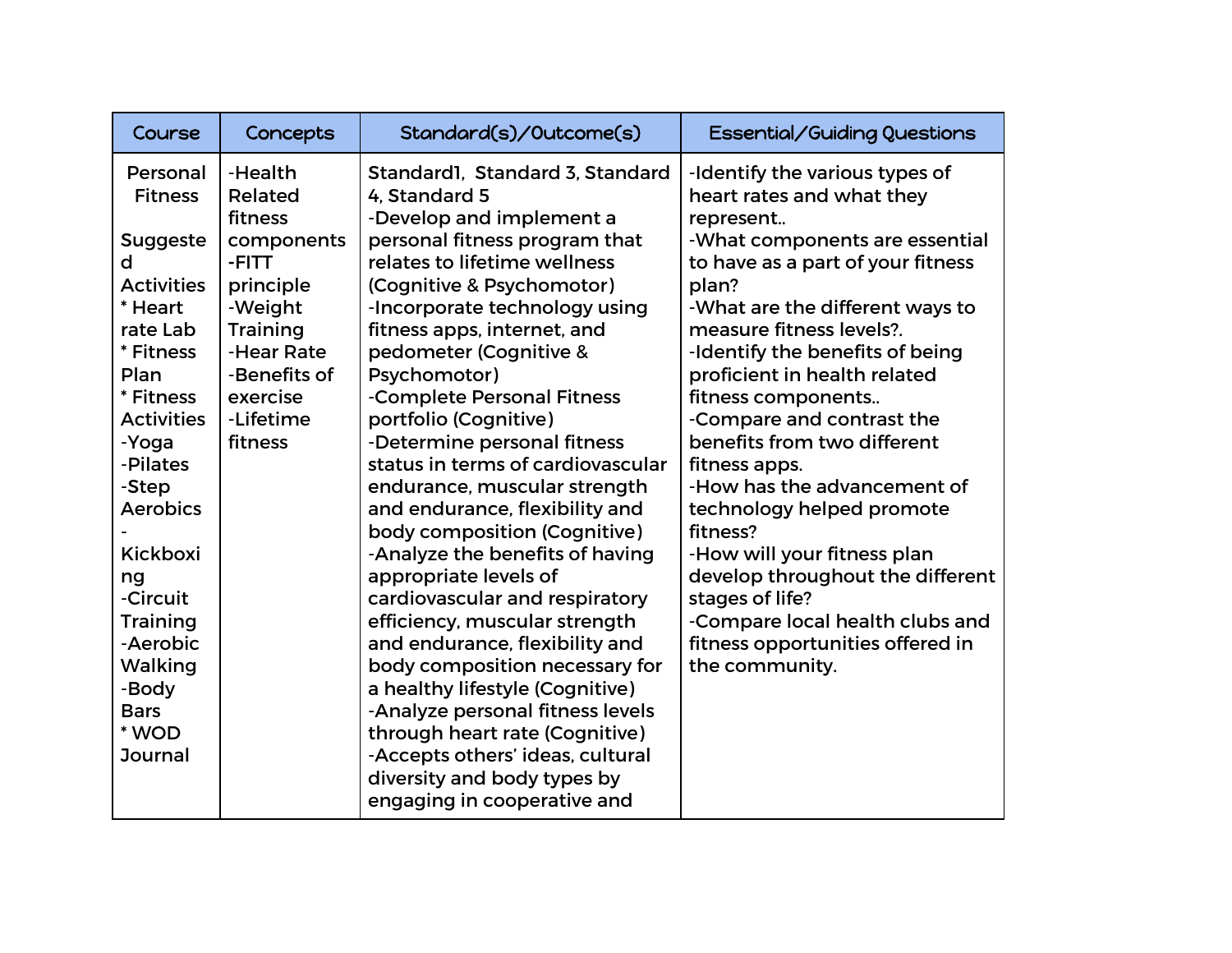| collaborative movement<br>projects (Affective)<br>-Utilize the data from their CCPS<br><b>Personal Fitness Portfolio</b><br>(Cognitive)<br>-Set, evaluate and modify<br>individual fitness goals for<br>lifetime fitness (Cognitive)<br>-Compare local health clubs and<br>activities offered (Cognitive)<br>-Demonstrates knowledge of<br>basic weight training techniques<br>(Cognitive)<br>-Evaluate the benefits of<br>exercise in relation to stress |  |
|-----------------------------------------------------------------------------------------------------------------------------------------------------------------------------------------------------------------------------------------------------------------------------------------------------------------------------------------------------------------------------------------------------------------------------------------------------------|--|
| management (Cognitive)                                                                                                                                                                                                                                                                                                                                                                                                                                    |  |

## Barbell and Cross Fit Training

| Course                                                        | <b>Concepts</b>                                                       | Standard(s)/Outcome(s)                                                                                                                        | Essential/Guiding Questions                                                                                                                 |
|---------------------------------------------------------------|-----------------------------------------------------------------------|-----------------------------------------------------------------------------------------------------------------------------------------------|---------------------------------------------------------------------------------------------------------------------------------------------|
| <b>Barbell</b><br>and Cross<br>Fit<br><b>Training</b>         | -Health and<br><b>Skill Related</b><br>fitness<br>components<br>-FITT | Standard1, Standard 3, Standard<br>4. Standard 5<br>-Develop and implement a<br>personal fitness program that<br>relates to lifetime wellness | -Identify the various types of<br>heart rates and how they<br>impact personal fitness.<br>-Coach a partner in the proper<br>lift technique. |
| <b>Suggeste</b><br>d<br><b>Activities</b><br>*5 core<br>lifts | principle<br>-Muscles<br>identification<br>-Benefits of<br>strength   | (Cognitive & Psychomotor)<br>-Develop and implement<br>technology using fitness apps,<br>internet and pedometers<br>(Cognitive & Psychomotor) | -What components are essential<br>to have as a part of your fitness<br>plan?<br>-What are the different ways to<br>measure fitness levels?  |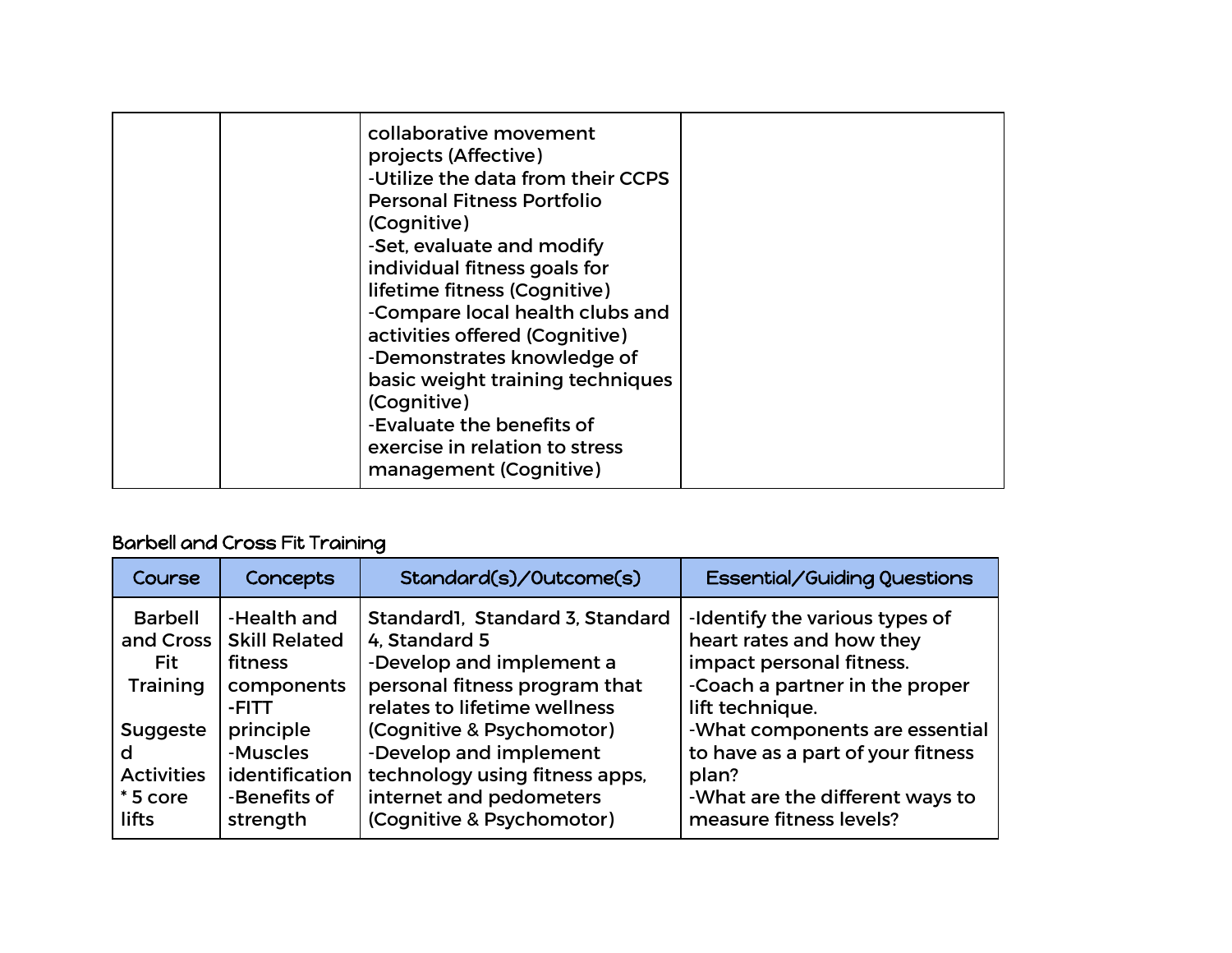| * Weight<br>lifting<br>Journal/I<br>og<br>* Personal<br>weight<br>lifting<br>plan<br>* Cross fit<br>challenge<br>s<br>Spotting<br>techniqu<br>е<br>* WOD<br><b>Journal</b> | training<br>-Weight<br>lifting<br>technique | -Document lift progression<br>through lifting logs and/or<br>journals (Cognitive)<br>-Assess personal fitness status in<br>terms of cardiovascular<br>endurance, muscular strength<br>and endurance, flexibility and<br>body composition (Cognitive)<br>-Identify the benefits of having<br>appropriate levels of<br>cardiovascular endurance.<br>muscular strength and<br>endurance, flexibility and body<br>composition necessary for a<br>healthful lifestyle (Cognitive)<br>-Identify personal fitness levels<br>through heart rate (Cognitive)<br>-Accepts others' ideas, cultural<br>diversity and body types by<br>engaging in cooperative and<br>collaborative movement<br>projects (Affective)<br>-Complete a heart rate fitness<br>lab (Cognitive & Psychomotor)<br>-Set, evaluate and modify<br>individual fitness goals for<br>lifetime fitness (Cognitive)<br>-Compare local health clubs and<br>activities offered (Cognitive)<br>-Demonstrates knowledge of<br>basic weight training techniques | -Identify the benefits of being<br>proficient in health related<br>fitness components.<br>-Compare and contrast the<br>benefits from two different<br>apps.<br>- How has the advancement of<br>technology helped promote<br>fitness?<br>-How will your fitness plan<br>develop throughout the<br>different stages of life?<br>-Compare local health clubs<br>and fitness opportunities<br>offered in the community.<br>-Explain lifelong benefits of<br>strength training for<br>women/girls |
|----------------------------------------------------------------------------------------------------------------------------------------------------------------------------|---------------------------------------------|----------------------------------------------------------------------------------------------------------------------------------------------------------------------------------------------------------------------------------------------------------------------------------------------------------------------------------------------------------------------------------------------------------------------------------------------------------------------------------------------------------------------------------------------------------------------------------------------------------------------------------------------------------------------------------------------------------------------------------------------------------------------------------------------------------------------------------------------------------------------------------------------------------------------------------------------------------------------------------------------------------------|----------------------------------------------------------------------------------------------------------------------------------------------------------------------------------------------------------------------------------------------------------------------------------------------------------------------------------------------------------------------------------------------------------------------------------------------------------------------------------------------|